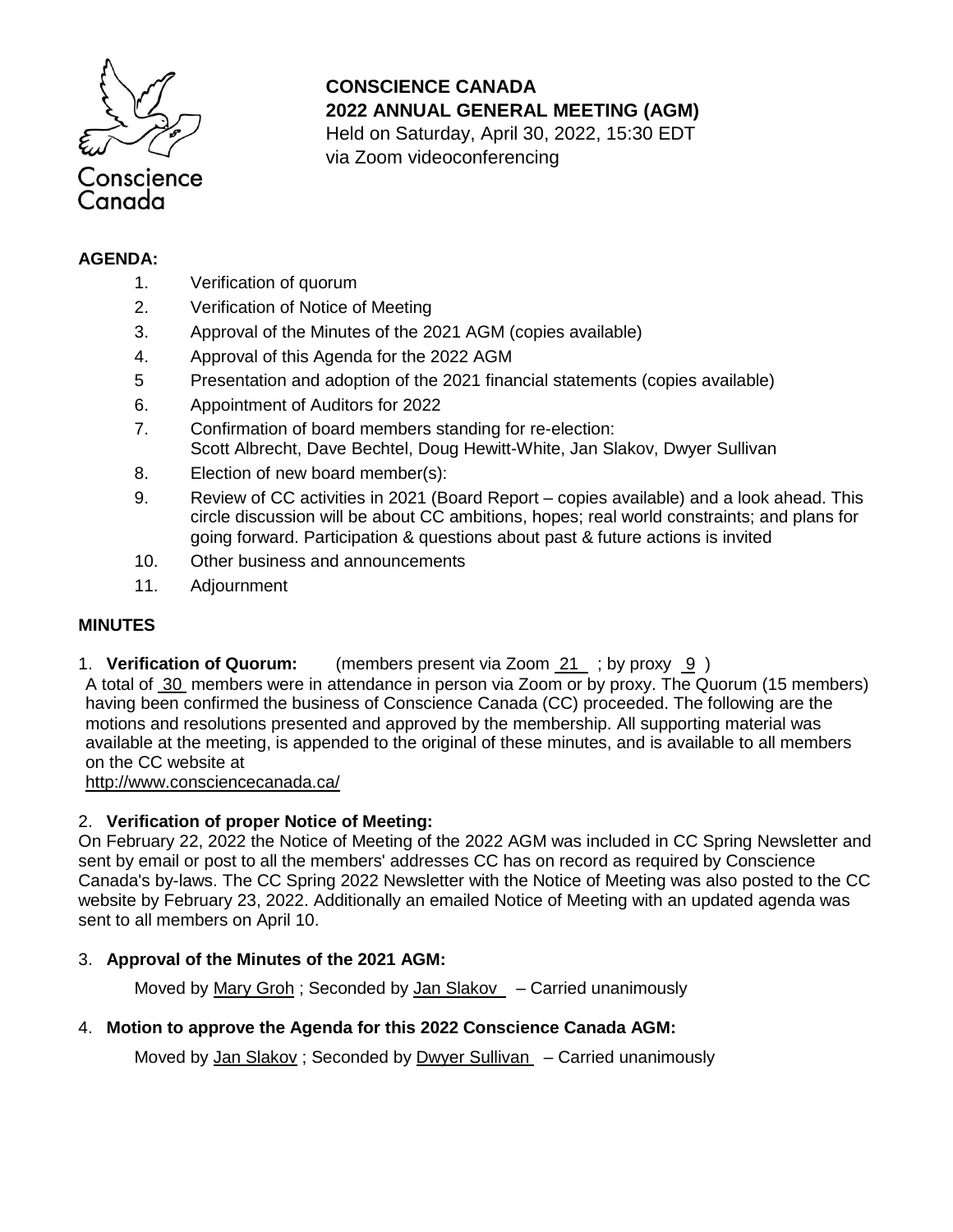#### 5. **Presentation & Approval of 2021 financial statements and audit report (copies available):** Presented by Dave Bechtel and Scott Albrecht

Motion to receive the 2021 Financial Statements;

Moved by Dave Bechtel ; Seconded by Dwyer Sullivan – Carried unanimously

## 6. **Appointment of an Auditor for CC for 2022:** -

Motion to appoint Edward M. Simon CA, Professional Corporation, Kitchener, Ontario as Auditor for CC for 2022.

Moved by Scott Albrecht ; Seconded by Doug Hewitt-White – Carried unanimously

## 7. **Confirmation of board members standing for re-election:**

The four officer positions required by our by-laws, and to be chosen from within the Board within two weeks of the AGM, are President, Vice-President, Treasurer, and Secretary; in addition there can be board members at large.

Standing for re-election are:

Scott Albrecht, Dave Bechtel, Doug Hewitt-White, Jan Slakov, Dwyer Sullivan

Motion to appoint/ confirm Directors:

Moved by Doug Hewitt-White ; Seconded by Don Woodside – Carried unanimously

### 8. **Election of new board members:**

Motion to Elect Bruna Nota as a new board member:

Moved by Doug Hewitt-White ; Seconded by Daphne Davey\_ – Carried unanimously

Motion to Elect Linda Thyer as a new board member:

Moved by Doug Hewitt-White; Seconded by Bruna Nota  $-$  Carried unanimously

9. **Review of CC activities in 2021** (Board Report – copies available) and a look ahead.

### **Board Report for 2021:**

Jan Slakov presented the report on behalf of the CC Board. The report is appended to these minutes and is available upon request. Together with these minutes it will be posted on the CC web site.

Motion to receive the 2021 Board report:

Moved by Daphne Davey\_; Seconded by Dwyer Sullivan – Carried unanimously

A **Circle Discussion** followed with participation & questions from all attendees on the future of CC.

**Daphne Davey** led off our discussions and recalled her experience years back appearing in Tax Court in PEI to defend her resistance to paying military taxes. Being very busy she has not been able to be much involved in recent years other than submitting proxies to others attending past AGMs. This year given the importance of these discussions she made sure to be with us in person.

**Murray Lumley**: Is tax resistance working to end Canadian participation in wars? No. Is it working to end all wars? Maybe, if we could see ahead 200 years – some seeds may have been planted. We are not being paid attention to with respect to withholding taxes. Nations are just able to print money and go to war. We can stay active and support the many anti-war efforts that are working for change (No Fighter Jets, etc.).

**Scott Albrecht**: When you think about our mission, COMT, we need to focus on it and not be distracted by the many other broader efforts that are going on to bring peace. COMT is the core of what CC is about.

**Marilyn McKim**: Agrees with Scott. This has been a tool for her to use in opposing military taxation.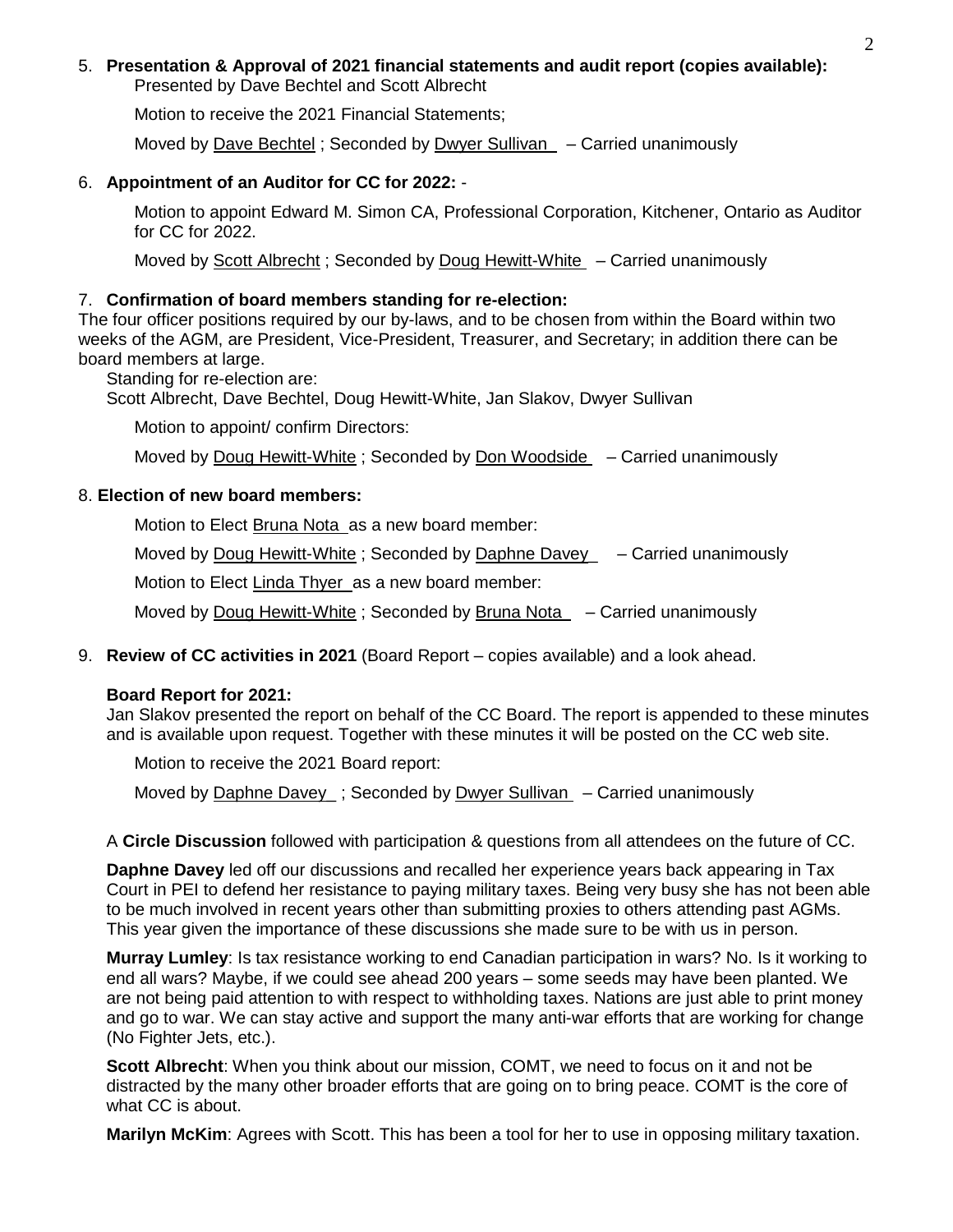**Ivan Unger**: He has withheld taxes for many years. The government has recovered most of it. He still has some money in the Peace Trust. Legislation to enable COMT has not happened. He is discouraged. He wonders if he should give up and withdraw his money from the Peace Trust. He is open to the advice of CCers: how to use the money he has in the peace trust, how to go forward? CC needs a lot more members, and money, or parliamentarians who are gung-ho on this issue. Ivan sees himself as fortunate in being able to donate enough money to charitable causes to avoid paying taxes.

**Bruna Nota**: Has been able to get income tax down to zero by donating money to charitable causes. One of benefits of focusing on COMT is it allows us to have conversations about it with other citizens and it reminds us of how bankrupt of values our governmental systems are. It is important for CC to remain faithful to the core of COMT even if the hope for legislation is never realized. She will not give up. There is a value to symbolism and a value in conversation.

**Doug Hewitt-White**: COMT is our core mission. That is what it has been and what it should continue to be. Wanting to bring in more and younger people we need to put some spin on the COMT message. We have begun to use the slogan "Defend the earth. Defund the military." It is through defunding the military that we are actually defending the earth. We can broaden out our message to reach environmentally aware people through this slogan. However the crux of our challenge is not the message and how to reach people but who is going to do the work. It is a lot of work even if we hire a young person to carry out a project.

**Dwyer Sullivan**: Agrees with what has been said. The idea of defending the earth by defunding the military should appeal to many people active in tackling climate change. A huge percentage of Canadians should want this. His hope is that we can find the people to get the message out. We have great work in the past and we need to be energized and transformed to carry on into the future.

**Don Woodside**: Wonderful to see everyone again; not so wonderful to not see new people. Agrees with COMT as core mission but feels time has passed for CC. Although there are many good and active anti-war groups, CO is not part of their thinking. His experience over the years of presenting to younger people was that there was little uptake, the idea of CO did not grab them. Anti-war activism was important to many people but not through CO. CC has a dilemma. COMT is not of interest to many. In the context of the war in Ukraine how does anyone advocate to Ukrainians that they should stop fighting and negotiate. Once war starts how is the momentum of war halted. There are viable bigger organizations doing bigger work, especially climate work. Don is ready to see CC fold.

**Jan Slakov**: COMT is our core mission or more broadly just CO in whatever form it takes is the mission. How much are we achieving? That depends on what measure you use. The real thing that funds war is the sense of legitimacy. Belonging to CC has meant an amazing education in nonviolence. This is so valuable. Despite not having been able to convince many people through CC work, nevertheless the discussions are vitally important. It is important to keep alive all the historical connections around CO. The board has been wondering – what is the point in expending so much energy on just keeping CC on life support. But we have had many people reach out to us and ask us to please keep going in whatever way you can. That makes CC and COMT worth continuing.

**Ernie Wiens**: He related a quote from Dorothy Day "*It is rather arrogant to assume that when you plant a seed that you are going to see the harvest.*" Let us not think that all our efforts are for nought just because we are not getting the results we would like to see. Why have we not been able to get a thousand Mennonites to declare their COMT? Ernie does not know. He cannot pin down an answer. Are we too comfortable in our lives, our government and how things work? Option A on the PTR would seem an easy way to declare COMT. Has there been any uptick in people using the PTR (option A or B)? Are we just about COMT? Ernie thinks it is more than that? When doing your PTR many of us probably add more to the form letter. It is more than personal conscience. There are bigger issues. It is what is being done in our name with our tax dollars. There are so many people keen on climate change and its impact on our world. Why is the connection not being made to militarism? Somehow we need to keep pushing that connection, telling people of the damage to our environment due to militarism. Over the time we have been doing Option B of the PTR some of the best conversations we have had is with staff at the Canada Revenue Agency (CRA). More than once we have asked to talk about why we do what we do and we were given time to do that. And when we were done the comments we got were: "*we have never thought of that – we agree with you – but we*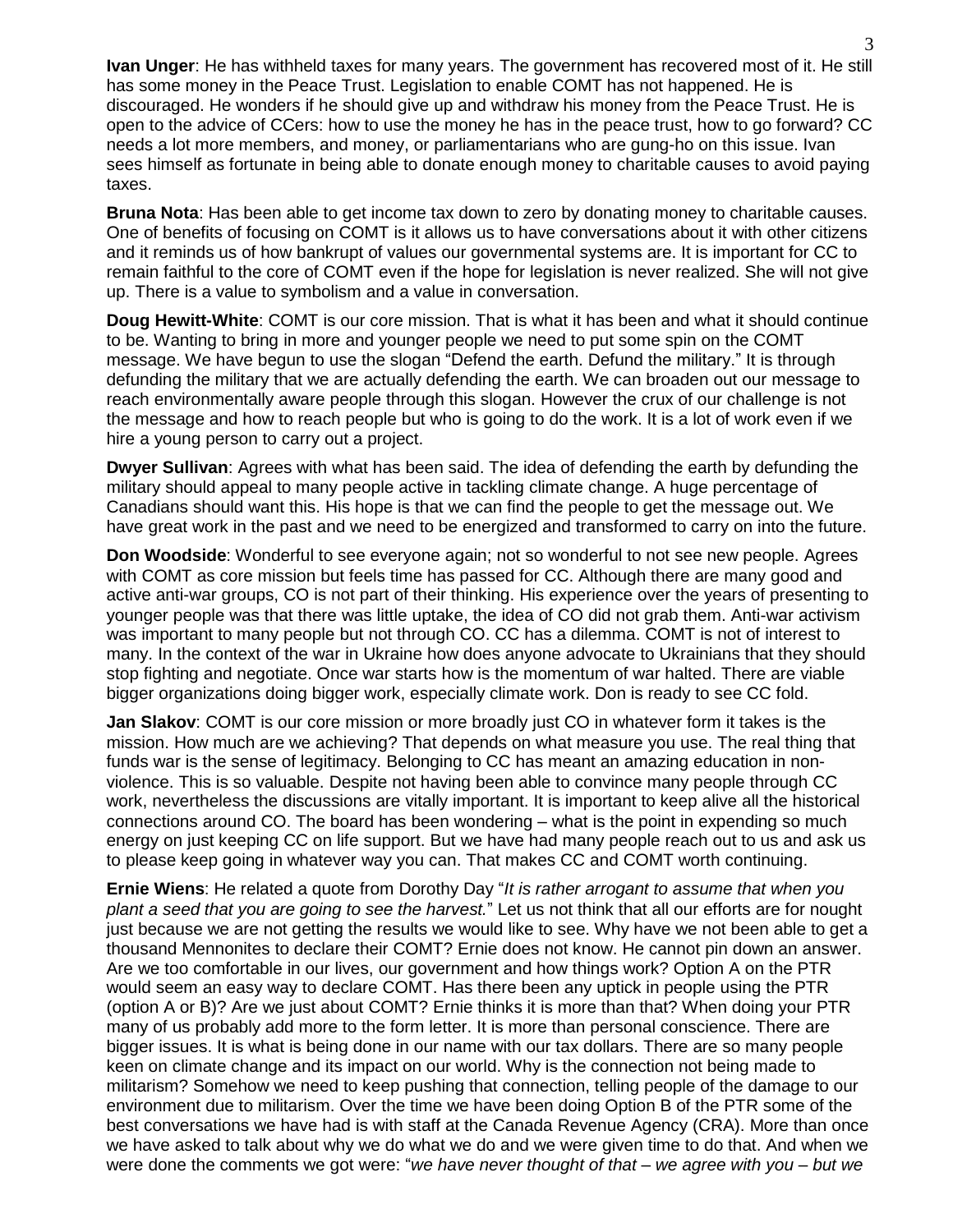*have a job to do – if you just pay up we can close the file*". Do these conversations make a difference? But let's come back to "Plant the seed" and hope for a harvest some day.

**Linda Thyer**: Being new to CC with family connections to CO and a family doctor, she reached out to CC last September asking about the idea of withholding taxes as a strategy for conscientious objection to paying for the destruction of our natural environment. The issues around militarism and the environment tie together. Withholding taxes is what sets CC apart from the many other peace groups. It is at the core of CC. She has spoken to people involved in the climate activism she does, and she has found there is a certain fear of repercussions from withholding taxes. As civil disobedience would it be considered criminal? Would it have an impact on licensing as a physician? Some may be willing to protest but not in that way. It could also be a problem for people living very close to the line in terms of their finances. Threats from government by means of penalties etcetera for people whose lives do not feel very stable would just add to their sense of insecurity. Personally as a salaried employee she only has the option of using donations as a way to reduce the taxes she pays. The medical community is working towards a wellbeing society rather than a wealth based society. Working towards peace needs to be an element of that.

**Joy Warner**: she has been listening to international discussions about what can people do about the war in Ukraine and not support military action. We need to speak up about withholding taxes as a practical option. Also when speaking about human rights, the next generation of universal human rights must include the right to peace. Then we could use that human right as the basis for objecting to paying taxes for the military. This is a long term goal. We need to bring the human right to peace into our conversations more. Also let's not forget Gene Sharpe and his ideas on Civilian Based Defense. Worthwhile and practical to offer people. When people withhold taxes they want a practical outcome. The money in the CC Peace Trust Fund does not support initiatives. Younger people may be more likely to get involved in Peace Trust money was going to setting up a peace constituency.

**Jeevan Bhagwat**: what Linda spoke about is very relevant. We really need to address the issue of repercussions and that youth cannot withhold money they do not have. Symbolic resistance, symbolic refusal to pay tax for the military, would be more attractive for younger people. We know the WHAT and the WHY, the real question is the WHO. Who will do these things. If we can answer that then other things will fall into place. We can use art, contests, online workshops, to raise awareness about CO and the damages of war. Other groups are doing this to attract new younger membership. We have to look at the WHO part. If we can answer that then CC can survive and still be relevant. We all hope CC can continue its mission. Here is a quote: "*Hope is the thread that stitches together our unborn dream*."

**Anna Nieminen**: Agrees with Jeevan and Linda that there are real fears of repercussions especially among those still working. If these fears are unwarranted then that message needs to be out there. Maybe tell the stories of people that withheld taxes and what actually happened. And highlight that there is a symbolic option. Could be an option going forward and could attract some attention. One way to get youth involved would be to engage students at colleges and universities to conduct projects related to COMT and CC.

**Ivan Unger**: Disappointed with the lack of any recent support by the Mennonite church. Maybe some Mennonite CCers need to get to work on this. Mennonites are supposed to be conscientious objectors to war. Mennonites are thrifty hard workers and generally affluent because of this. We need to use this to our advantage. So long as we file tax returns we are not criminals. As a PRO we need CC to keep on reminding us and helping us with COMT. CON – can we find enough energy. As we get older that is hard.

**Jan Slakov**: I see war as a kind of mind pollution. Even symbolic COMT helps us clean up the way we think. It is so tempting to think that aggression must be met with aggression. But in day to day living it is not like that.

**Harriet Woodside**: We all share the core mission of CC and agree with it. But for a considerable time there has not been significant uptake in the use of the PTR, CC's primary vehicle to drive our mission forward. As Quakers Harriet and Don have struggled to get their own group to use the PTR even symbolically. If we cannot convince the groups that we know agree with CO to get on board then something is wrong. I would argue that CC should be looking to another way. My suggestion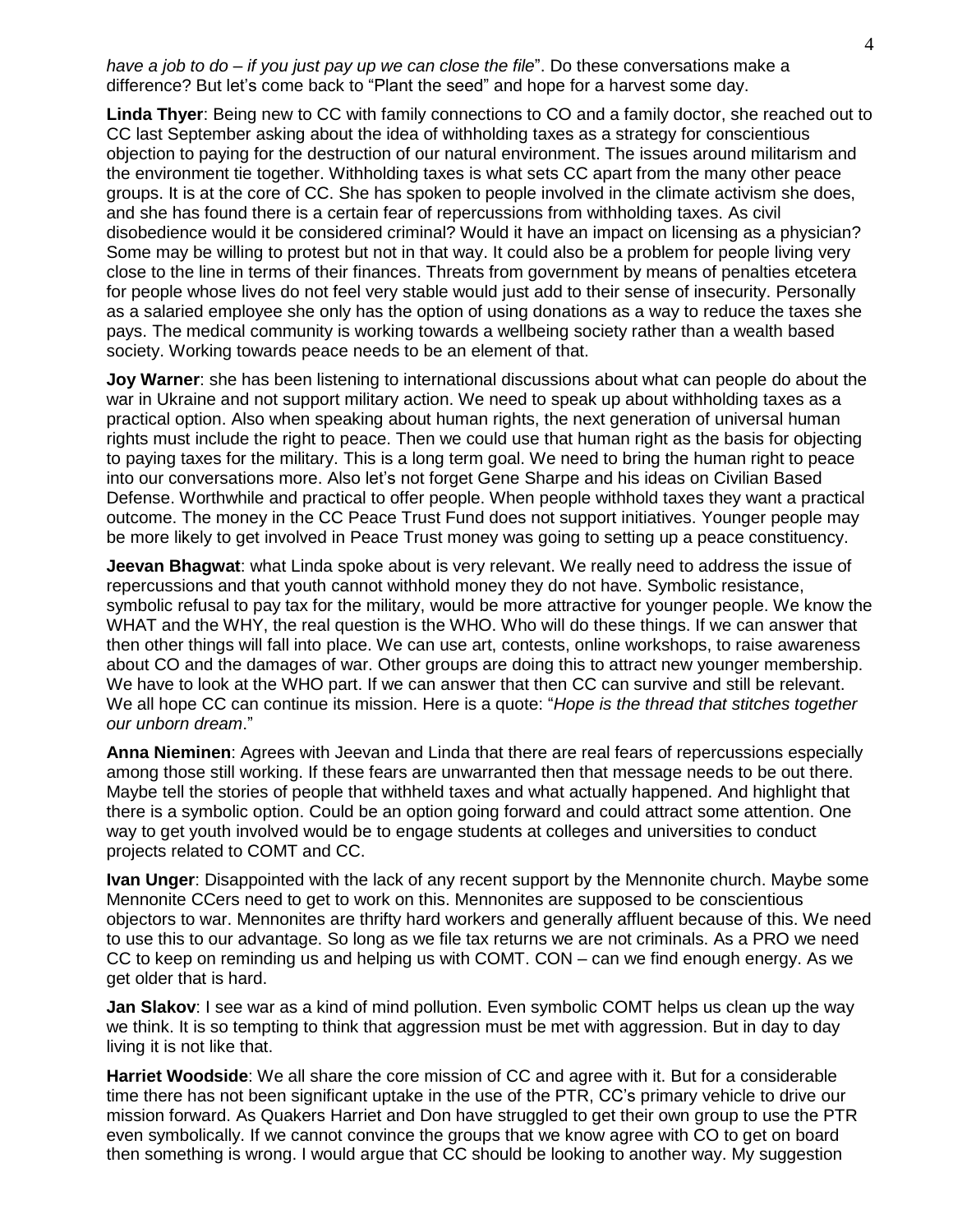would be to transition CC to work with another likeminded organization in the hopes that that way we can attract more youth, more members, get artistic ideas, capitalize on the growing interest in environmental change. That way we can continue to speak to our mission but find a way to do it that would allow us to plant more seeds.

**Scott Albrecht**: The PRO of continuing CC is that we have a unique mission that no one else is directly hitting. The CON is just that it has a cost in financial and energy terms. It may be that the energy we put into CC could be better used for other initiatives. We have planted seeds for many years and even though not much growth has been seen, even if CC ceases, it is not impossible that these seeds will still grow – that something else will sprout and grow in another way. We must keep in mind that for CC to continue on is not cost free. It may be better to wind down in an orderly fashion rather than struggle on and find ourselves with a tiny board unable to find the will and energy to function, to even find the energy to file the paperwork to close down properly. I am willing to continue my work with CC but I don't feel we have the assets to build a really good ship.

**Rosemary Meier**: Recently when getting ready to file my taxes my accountant on hearing of COMT wanted to know more about CC. Professional connections like this could have some promise. Many people needing an accountant's assistance may not know about CC and COMT. Perhaps a strategy could be developed to take advantage of such professional connections. In terms of collaboration with another group, which group would that be? CC should work with like-minded groups who see the connection between militarism and the climate crisis. Also working with another group may improve any future court challenge. Withholding taxes can have problems. Jerelyn Prior has had many challenges due to her tax resistance (some of that may be due to having to file both Canadian and American taxes).

**Harriet Woodside**: We have had a long and good discussion but I am not sure if we have an answer to whether CC should continue or close down. If we can get a decision then that will give us time to figure out next steps to be taken.

A straw vote was taken. The result was 11 to 10 – a very slim margin, no consensus – in favour of CC continuing. Now it is up to the CC Board to determine next steps.

Following are additional comments that were submitted via the chat:

From **Murray Lumley** : Thanks Ivan and Bruna for your commitments to reducing your taxed by charitable donations. Linda and I try to do that as well, not getting to zero taxes yet.

I have read about Civilian-led non-violent resistance that does not advocate use of weapons to resist an aggressor like Russia right now. I read that Lithuania has trained its citizens in this, before they joined NATO. Denmark used it to resist the Nazi's in WW2. I believe that fewer lives would be lost with non-violent resistance. What seems to drive wars is the huge availability of weapons and the more we send to Ukraine, the more people, civilians and military conscripts who don't have a choice about being there will be killed. I read once that when Ghandi was told about Hitler and his threats, Ghandi said something like - is Hitler not a man? Will he not die? Humanity just doesn't seem to have the patience to outwit aggressors. I know this does not answer the question of the Holocaust perpetrated by the Nazis in central Europe. But what human decisions led up to this? The Treaty of Versailles? Or today the failure of the West/U.S. to make a contribution to the Russian people after fall of the Iron Curtain

From **Linda Thyer** : You can add my name to option A!

From **Bruna Nota** : thank you Linda. So heart warming to hear your thinking as you ponder all of this. I did correspond with your parents in the late '90s early 2000s. Thanks for sharing!

From **Charlie Diamond** : In military CO, there is the option of alternative service. What is CC's alternative service for our military taxes?

From **Scott Albrecht** : Donations to charities could be considered the alternative service, since we haven't been able to get a legal peace tax in place.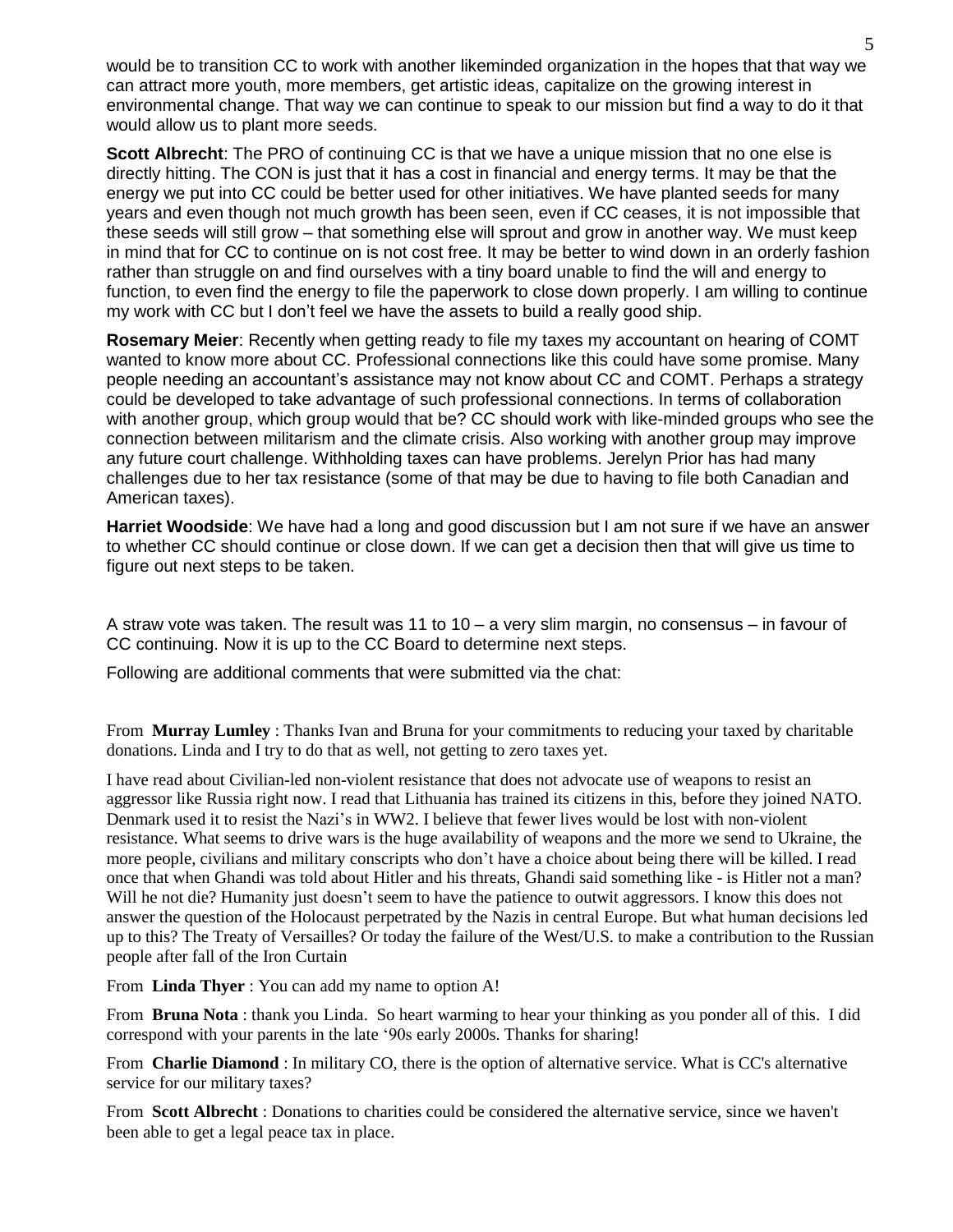From **Bruna Nota** : About CRA. In conversation with a CRA official she was moved to consider becoming a CO after we talked, but she still pursued my case until I paid up with interests. All my bank accounts would be frozen and my salary garnished.

From **Linda Thyer** : Yes, I suspect you are right Doug, but the perception is that there could be repercussions.

From **Murray Lumley** : Paul Rogers - Bradford U. in England

From **Linda Thyer** : That's a good slogan Anna!

From **Eric Unger** : Ivan, I agree with you totally and have many of the same concerns with respect to our denomination.

Email from **Shelagh Young** (posted in Chat by Doug)

Hello People of Conscience:

Possibly not making the meeting, I'm sorry, but I have a seasonal small business and The Season is now. I'm also totally exhausted by the world.

Having looked over (with great appreciation) the matters at hand, and wandering around in the idea of Conscience Canada, its core integrity and potential for activation, a few thoughts seem worthy of mention. Hope so.

Combining a few of the needs expressed for the discussion today, one possibility is to engage others in our soul-searching. Go public with the quandary.

It could begin simply/cheaply with a social media campaign exploring/investigating the meaning of, necessity for, and expression of, "conscience".

What's a pro-peace group doing in a world like this? could launch a hundred memes. Maybe a thousand. with 2 choice buttons, or some other click-engagement which goes to an informative and well-designed Conscience Canada website asking deeper questions, perhaps also in multiple-choice quiz form, about the relevance of what we're doing and why, and if they'd like to contribute or engage or stay informed… or something.

It's research for this organization, while also exploring, one could say, the general state of pacifism in a war-on-everything culture. with news links, also perhaps, on our trillion dollar debt, and why are we buying warships? But I digress…. Content decisions are much later, of course. I'm just throwing this thought in as an option.

If the organization can't survive, spend the money on a beautiful last gesture to understand why the closure must happen. If it does. OR, be completely revitalized by positive and uplifting results.

Setting this up would take some work to do well. Funds could be directed toward a staff person with coordinator/manager w/social media "push" skills. Could be very part-time for the right person.

Grants might be available for the hire. Find a PHD student needing a research project. team with students in graphic arts, web development, etc… at George Brown? and their instructors. also university sociology students might enjoy coming up with simple multiple-choice questionnaires for social media quiz posts. Questions about the meaning and limits of personal conscience and choice could be made fun, and imaginative George Brown students could really run with design and presentation.

So that's the thought. Could be a great publicity op for local news also. Do we collectively still believe in the possibility of peace? If so, what are we doing about that? Pose that as a question for Cross Country Checkup with Conscience Canada as guest!

Hope to join you later.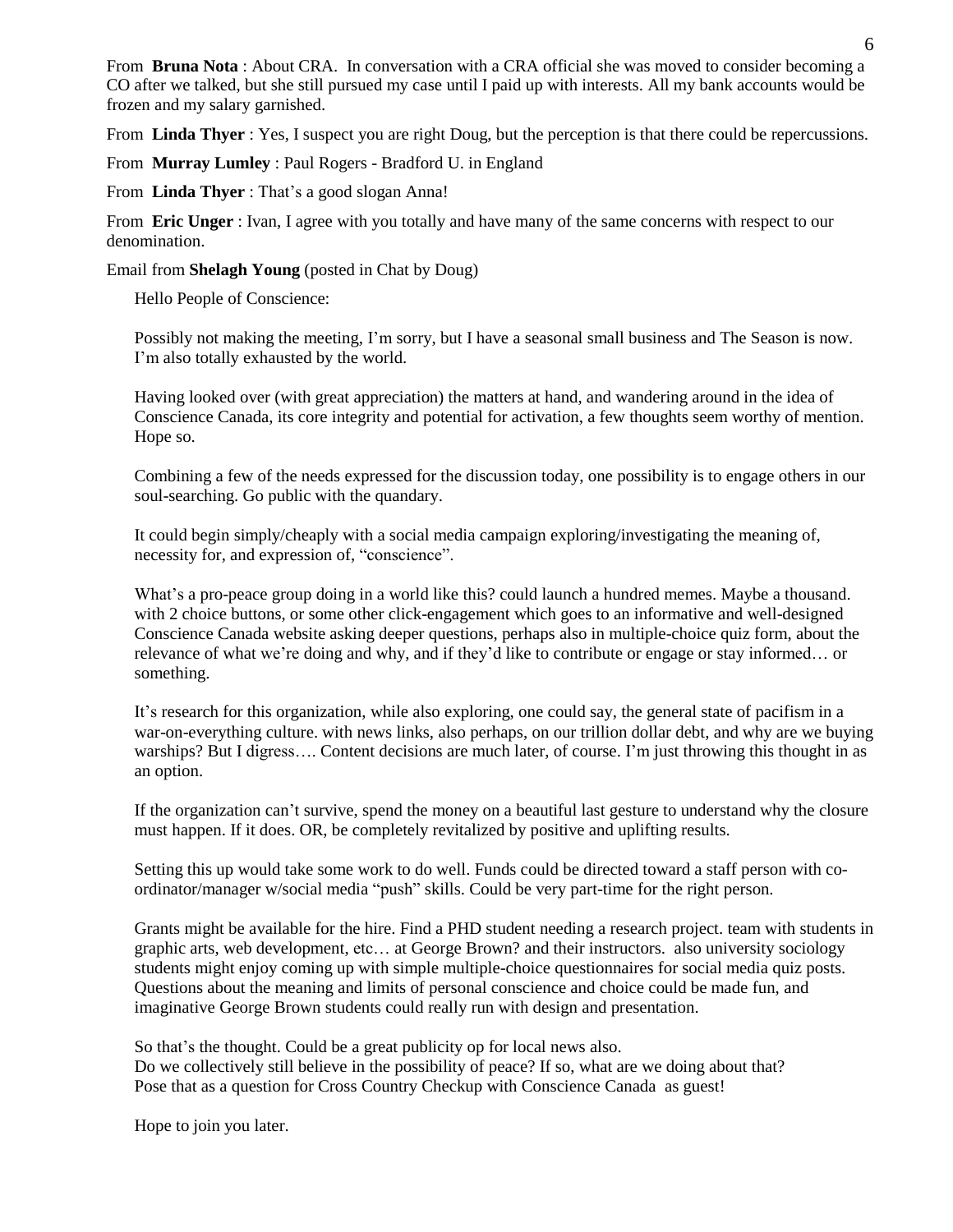all the best to you all, and thank you. Shelagh

From **Anna Nieminen** : "Defend the Earth. Defund the Military. End War." is a slogan Doug came up with and it's in the meeting notes he's sharing

Email from **Maryse Azzaria**: (posted in Chat by Doug)

I was looking forward to this Zoom meeting, but unfortunately some family situation prevents me from being with you. I had reflected on the questions you will be debating. Here is how I see things at the moment. And thank you Jan for translating in French. It is really appreciated.

> Question #1

> What is the core mission of CC? Is it Conscientious Objection to Military Taxation? Is it bigger than that

– is it working to end Canadian participation in any war; is it working to end all wars? Is it something else?

For me, the mission of CC is more than an individual action. It is a means to an end: reduce or eliminate Canada's participating in war, making arms, selling arms. It is so so sad to see, in the present war in Ukraine, how the public opinion immediately pushed for sending arms.

> Question #2

> Having answered #1 above, what are the pros and cons of CC continuing or CC closing down?

Pros: CC will always have a profound meaning for those who are conscious of the horror, stupidity danger of any war. As long as a few individual are willing to give some time to the movement, without necessarily creating new activities, CC has a place of choice in Canada. The name itself is worth keeping. Being conscious is the key to our life in society

Cons: Since, as you write, legislation will probably never get passed, the goal of CC seemed impossible to achieve. In that case, it is probably to close down.

 $>$  Question #2 (a)

> If in answering #2 we arrive at a positive commitment to continue, what should be our immediate uniqueto-CC objectives: pursuing legislation (that will probably never get passed), pursuing a legal challenge, continuing with the PTR, using resources to hire an outreach/comms person, focusing on education, are there others?

Difficult to answer. Education to conscience of the present reality of our planet would be an objective. How to achieve it? It seems social media is the way to reach people.

 $>$ 

 $>$  Question #2 (b)

> If in answering #2 we decide it would be best to close, what should we do with our current operational money?

When it comes to spending money, there are always many ideas. You should maybe look into helping people who suffer from war, refugees for instance.

> Question 3

> If CC goes on, how can we get people (particularly youth) who are passionate about tackling climate change to see the inextricable connection between militarism, war and climate disaster. (Defend the Earth, Defund the Military, End War).

Definitely link arms and climate change.

Thank you so much everyone for your work for peace.

Maryse

From **Anna Nieminen** : A legacy project would be a way to preserve the history and successes of CC such as in a book and possibly video that could be hosted somewhere

Here's an example of a legacy website for The Leap https://theleap.org/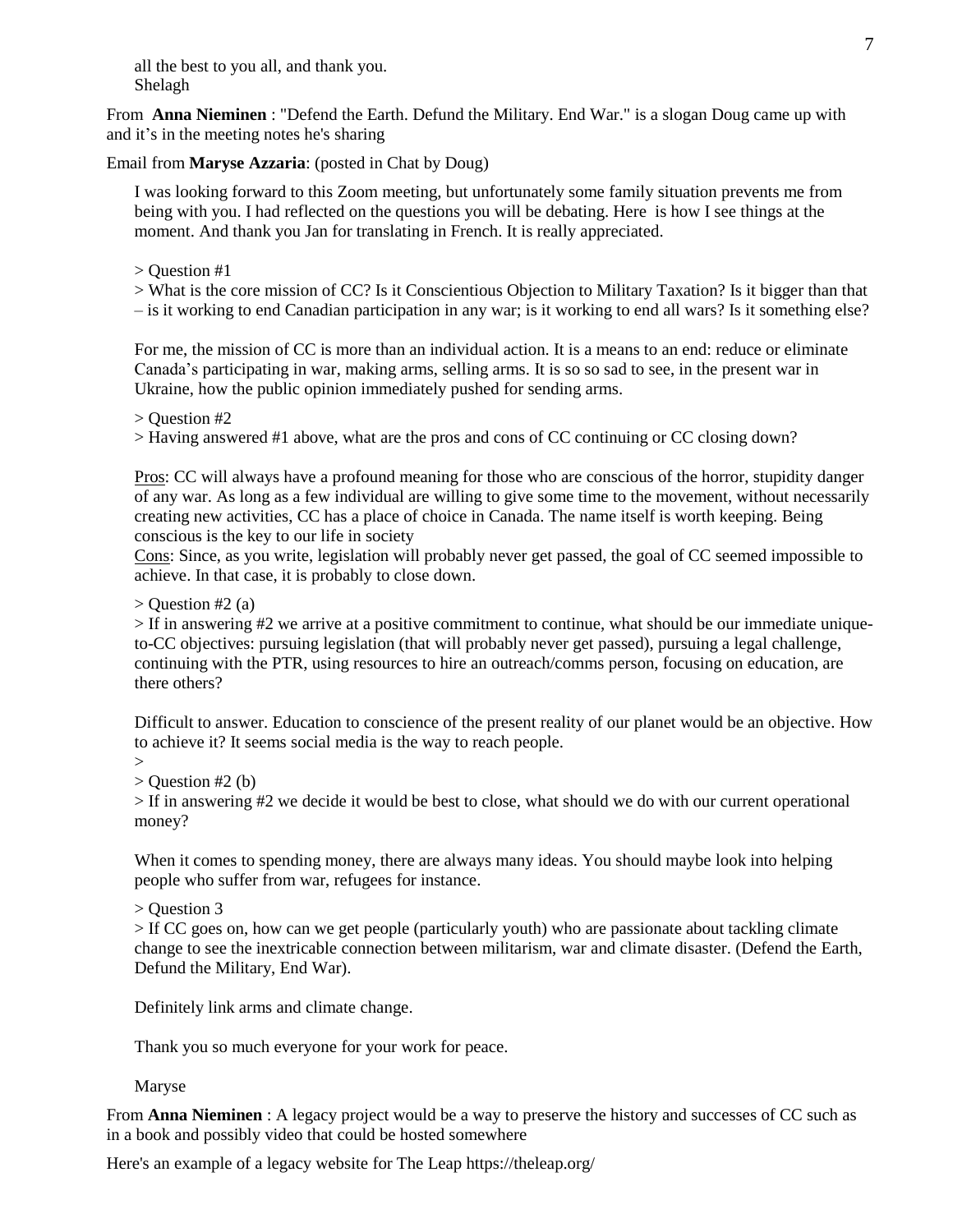From **Marilyn McKim** (she/her) : I am impressed by the research the Board did to source a good selection of other organizations with which we could collaborate. Much appreciation for that work! If CC closes, our funds would most appropriately go to one of them, for instance the Canada-Wide Peace and Justice Network.

From **Murray Lumley** : I feel that a yes vote requires a commitment of time toward CC

From **Charlie Diamond** : I wish all peace groups had a more satisfying response once war has broken out

From **Daphne Davey**, PEI : It was well worth attending this AGM! Thanks to all.

## **Post meeting email from Don Woodside**:

CC

Inherent contradiction

To protect COs, or to oppose military spending

Originally set up to support COs by providing legislation; with hopes it would also be inspirational to reduce spending especially if it spread to many others. The people we want to reach now, aren't exactly 'conscientious objectors', but more antiwar activists, and less willing to take on whatever consequences may arise. And they want to see some hope of an impact from any tax resistance.

A couple of decades ago when this debate was on the table with government officials (and among the board), we acknowledged that while as COs we had a right to redirect, we would express our opposition to military spending as ordinary citizens. To me that still makes sense.

If the main focus is now opposition to military spending eg, Defend the environment, defund the military, then CC can't offer a privileged way for citizens to do that by redirecting taxes. We are into the realm of tax resistance more generally. Then it doesn't make sense to have a peace tax fund where people place the resisted taxes if there is no legal precedent to depend on, and no hope of legislation to legalize it. It also makes the target less clear; just which govt spending is taking a toll on the environment? There are lots of candidates for that.

## **Post meeting email from Eric Unger**:

Dearest friends,

Just a big *thank you* to each of you for your contributions to peace efforts on this planet. In my mind, COMT is the single most important focus of CC, but always in the back of my mind is the hope for a Peace Department in our federal government. After all, if we have a War Department – calling itself the Department of Defense – why wouldn't we have a Department of Peace? And citizens should (I believe) have the right to choose which department to support through their taxes. But we know what the priorities of our government, and virtually all other governments, are and so there *is* no Department of Peace.

But as a result of some of the discussion by board members, I had an idea. Sorry.

I'll pass it on and you can . . . well, whatever . . .

"**Defend the Earth; Defund the Military**" is an excellent CC motto. For all I know, it's already copyrighted and ineligible for tinkering with. BUT, what if it isn't? Or what if there are *other* candidates for a motto? Would younger/techier people be interested in participating in a "CC billboard motto contest" – for a modest honorarium? (World Beyond War has some very powerful billboards that say a lot using very simple images.) If so, this could be a way of drawing in, or at least exposing, more young people to CC and its mandate. Who knows?

Well, there it is. I'm done. Back to shovelling water out of our basement.

Peace,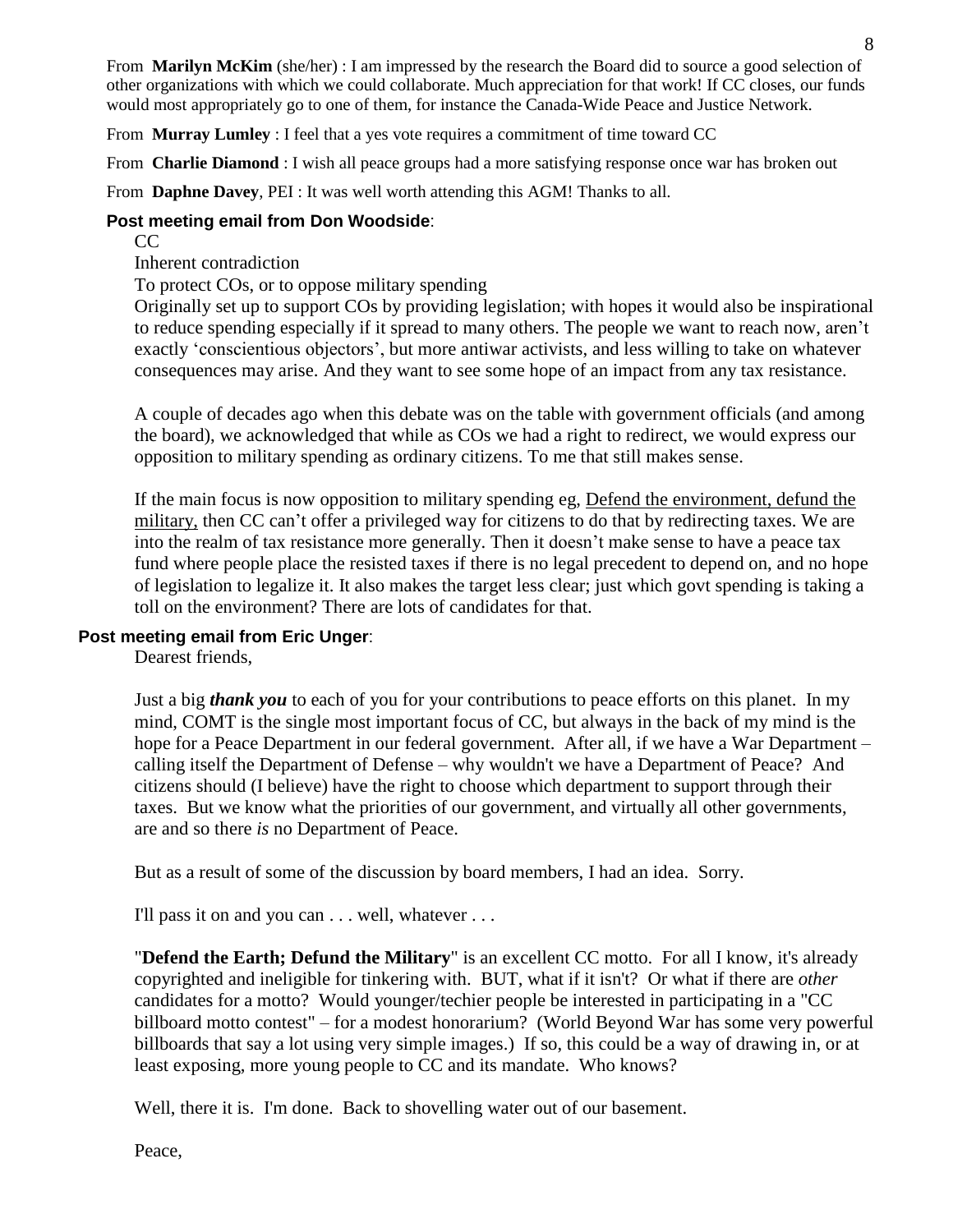#### 10. **Other business and announcements**

Next Board meeting will be sometime in early June.

#### 11. **Adjournment at 17:30 EDT**



# **CC Board Annual Report for 2021**

At our 2021 AGM last May attendees worked together to generate ideas and suggestions for how to revitalize CC and move forward. Since then the Board has worked on some of these suggestions. A brief summary follows:

### *Could CC become a chapter of World Beyond War? –*

CC is currently an affiliate of WBW. A chapter does not have its own mission whereas CC does. Chapters are regional in Canada, not national. So it would not be suitable for CC to become a chapter. As an affiliate CC can collaborate with WBW on specific actions, but CC still needs to do its own work on COMT.

*Could CC join up with the Canadian Friends Service Committee?* –

Although several Quakers support alternate service for military taxes, the CFSC did not think it would be workable for them to take on CC's work.

*What about the Mennonite Central Committee Canada? –*

MCC was approached about taking over the Peace Tax Fund. They won't take it on, as they need to stay in good standing with Global Affairs Canada for funding, and also maintain their charitable status. CC's mission is to change political policy. Essentially we are about civil disobedience so no charity could pick up the Peace Tax Trust Fund without putting their charitable status in jeopardy.

### *Could CC grow through links with Climate, Environment, Peace, and Social Justice groups?*

1. CC did receive some requests from people interested in using tax resistance as a tactic for Defunding the Police. While this resulted in interesting conversations about tax resistance, it would be a tricky tool to use to reduce taxes that support municipal and provincial funded policing. Further collaboration may come later down the road.

2. The Canada-Wide Peace and Justice Network is a loose network of peace organizations from across Canada. CC is a member of CWPJN. As with WBW, CC collaborates with CWPJN on specific actions, but CC still needs to do its own work on COMT.

### *Could CC start a class action lawsuit against paying for war?*

CC worked with Lily Haury who was interested in getting a class action going in Quebec. She was in contact with a lawyer who specialized in this area. He did not think this approach would be successful. Bottom line is that this would require a lot of work and money (probably considerably more than we have) with doubtful results.